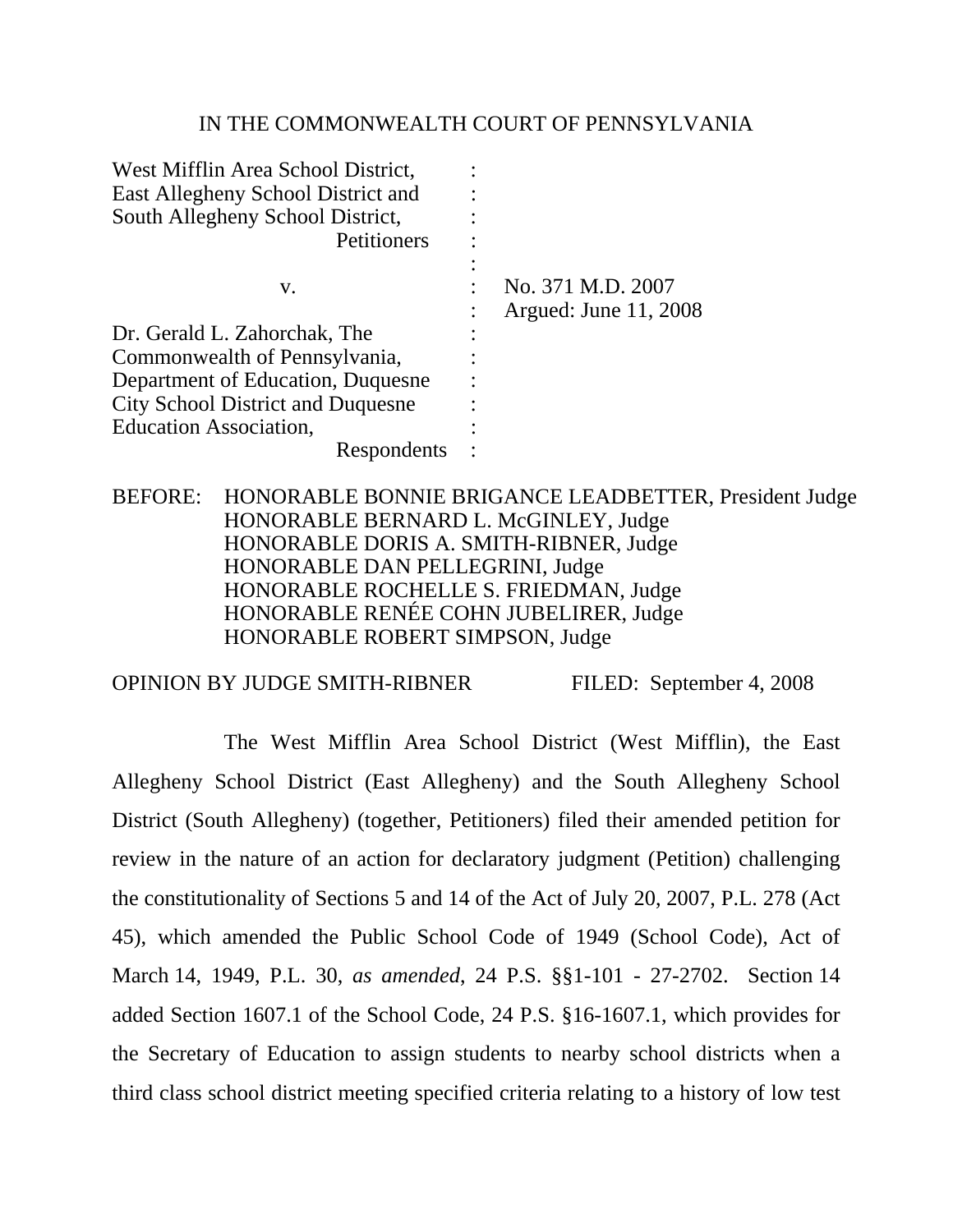performance and financial distress eliminates its high school program and makes no arrangements with nearby districts for the transfer of students. Section 5 added Section 1113(b.2), 24 P.S. §11-1113(b.2), which requires nearby school districts to give preference in hiring to teachers suspended as a result.

 The Petition seeks a declaration that Section 14 and Section 5 of Act 45 are unconstitutional as a violation of the prohibition in Article III, §32 of the Pennsylvania Constitution against the enactment of a "special law" and requests a permanent injunction against their implementation. The Petition further seeks declaratory and injunctive relief in regard to Section 14 as a violation of Article II, §1 of the Constitution, which vests the legislative power of the Commonwealth in the General Assembly. Respondents are Dr. Gerald L. Zahorchak, the Secretary of Education, in his official capacity only, and the Department of Education (together, the Department), the Duquesne City School District (Duquesne) and the Duquesne Education Association (DEA).

I

 The parties jointly filed a Stipulation of Undisputed Facts on April 8, 2008 (Stipulation). Petitioners and the Department filed applications for summary relief. Duquesne filed a motion for summary judgment, and the DEA filed an application for summary relief and a brief in support, all of which joined and endorsed the Department's application and briefs. The Stipulation recites that each of Petitioners is a school district of the third class with district boundaries within three miles of Duquesne, which is a school district of the third class. On October 11, 2000, then-Secretary Eugene W. Hickok declared Duquesne to be a financially distressed school district under the provisions of Subdivision F of Article VI of the School Code relating to distressed school districts, Sections 691 -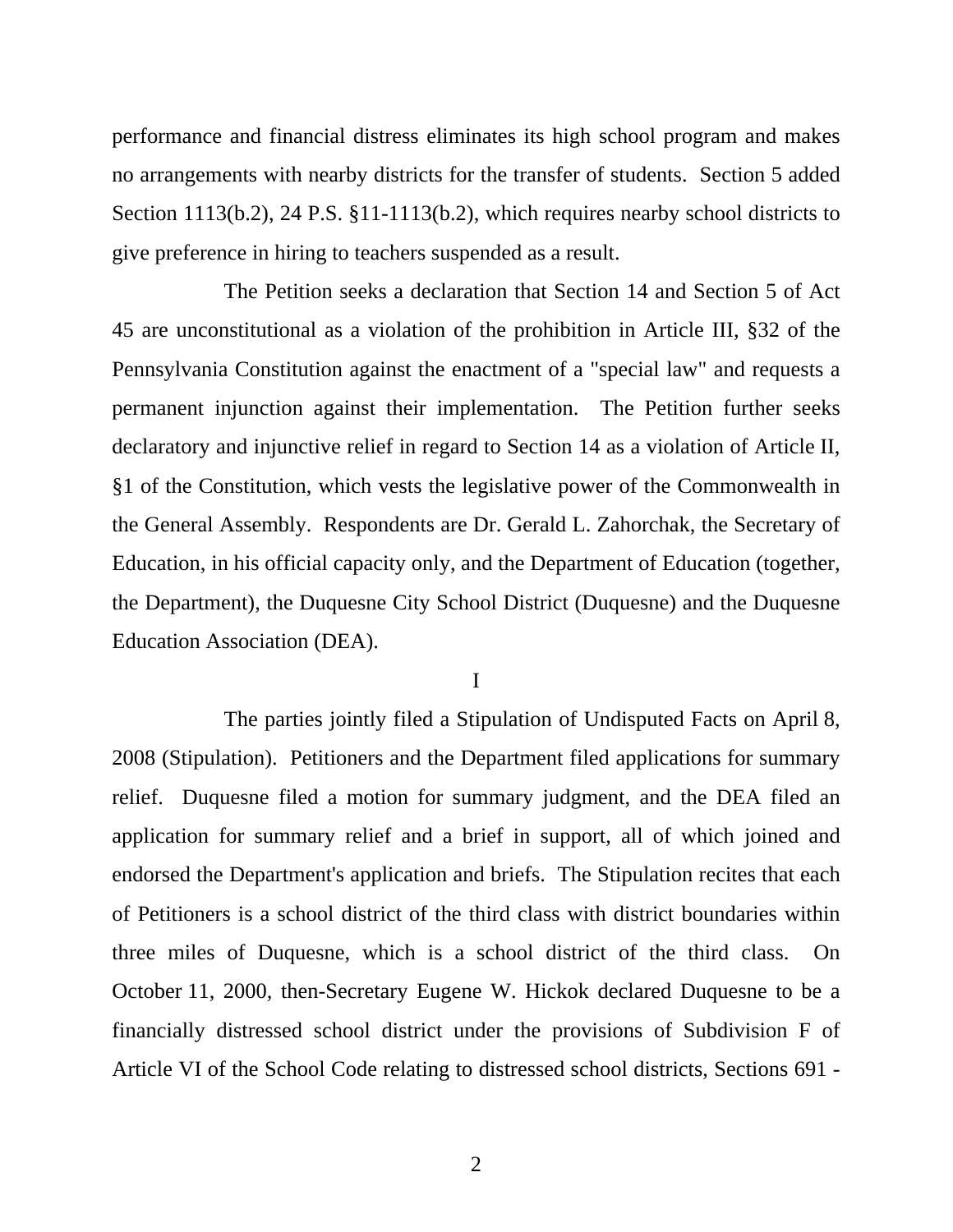697, added in part by Section 2 of the Act of December 15, 1959, P.L. 1842, 24 P.S. §§6-691 - 6-697. Pursuant to Section 692, 24 P.S. §6-692, a three-member special board of control (Control Board) was appointed to oversee Duquesne's management and operation, and it has operated for at least five consecutive years.

 Under the Education Empowerment Act (EEA), Article XVII-B of the School Code, added by Section 8.1 of the Act of May 10, 2000, P.L. 44, 24 P.S. §§17-1701-B - 17-1716-B, the Department creates and maintains an "education empowerment list" prepared annually that lists school districts with a history of low test performance as defined in Section 1702-B, 24 P.S. §17-1702-B. Secretary Hickok notified Duquesne by letter of July 3, 2000 that it was placed on the list, and Duquesne remains on it. By Control Board resolution adopted June 5, 2007, Duquesne voted to eliminate its high school program beginning with the 2007 - 2008 school year. Duquesne had not entered into agreements with nearby school districts for student enrollment, payment of tuition or provision of transportation. In a letter of June 13, 2007, the Department approved Duquesne's elimination of the high school program. Two professional and sixteen temporary professional employees, represented by the DEA, were furloughed as a result.

 House Bill 842 of the Legislative Session of 2007 as originally proposed in March 2007 contained no language addressing assignment of students whose district ceases operation of its high school. On June 29, 2007, these provisions were introduced as amendments in the Senate. After consideration by a conference committee, the bill was approved on July 16 and July 17 and signed by the Governor on July 20, 2007. Duquesne is the only one of the Commonwealth's 501 school districts that currently meets the criteria specified in Section 1607.1(a) of the School Code. There are 124 Duquesne-resident students attending West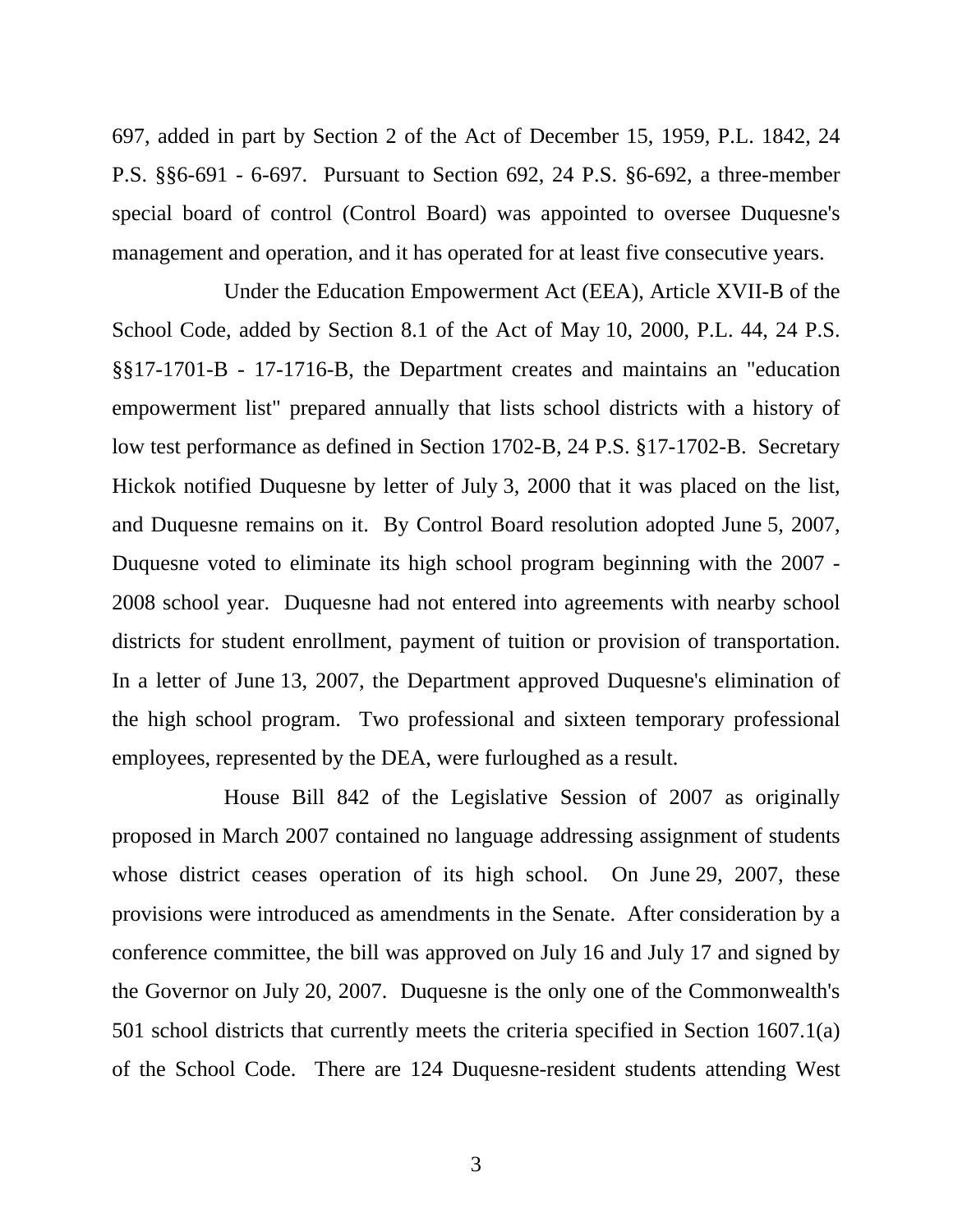Mifflin and 59 attending East Allegheny. Currently three districts are operated by a board of control or equivalent: the Harrisburg School District (second class district), the Chester-Upland School District (second class district) and the School District of Philadelphia (first class district). In the past other districts, including third class districts, have been operated by a special board of control under Section 692. Since the enactment of the EEA, fourteen school districts have been placed on the education empowerment list, including six of the third class. Currently six districts remain on the list; no others are of the third class.

 Section 14 of Act 45 relates to distressed school districts and student attendance in other school districts and defines a class in subsection (a) as follows:

> (a) If a third class school district in which a public high school is not maintained operates and, for at least five consecutive years, has operated under a special board of control under section 692, has been placed on the education empowerment list under section 1703-B, has, with the approval of the secretary, curtailed its educational program by eliminating its high school and has not assigned its high school pupils to another school district or school districts and provided adequate transportation in a manner pursuant to section 1607 [24 P.S. §16-1607], the secretary shall have the following authority….

Under clause (1) the Secretary may designate two or more school districts with a border no more than three miles from that of the distressed district to accept its students on a tuition basis, with no more than 165 sent to any one district and the assignment to be made not later than fifteen days after the effective date of the act. Under clause (2) the Secretary may develop a process for the distressed district to use to reassign students to the designated districts, and under clause (3) the Secretary shall establish the tuition rate to be calculated beginning from the tuition charge for each of the receiving districts for the year 2006 - 2007.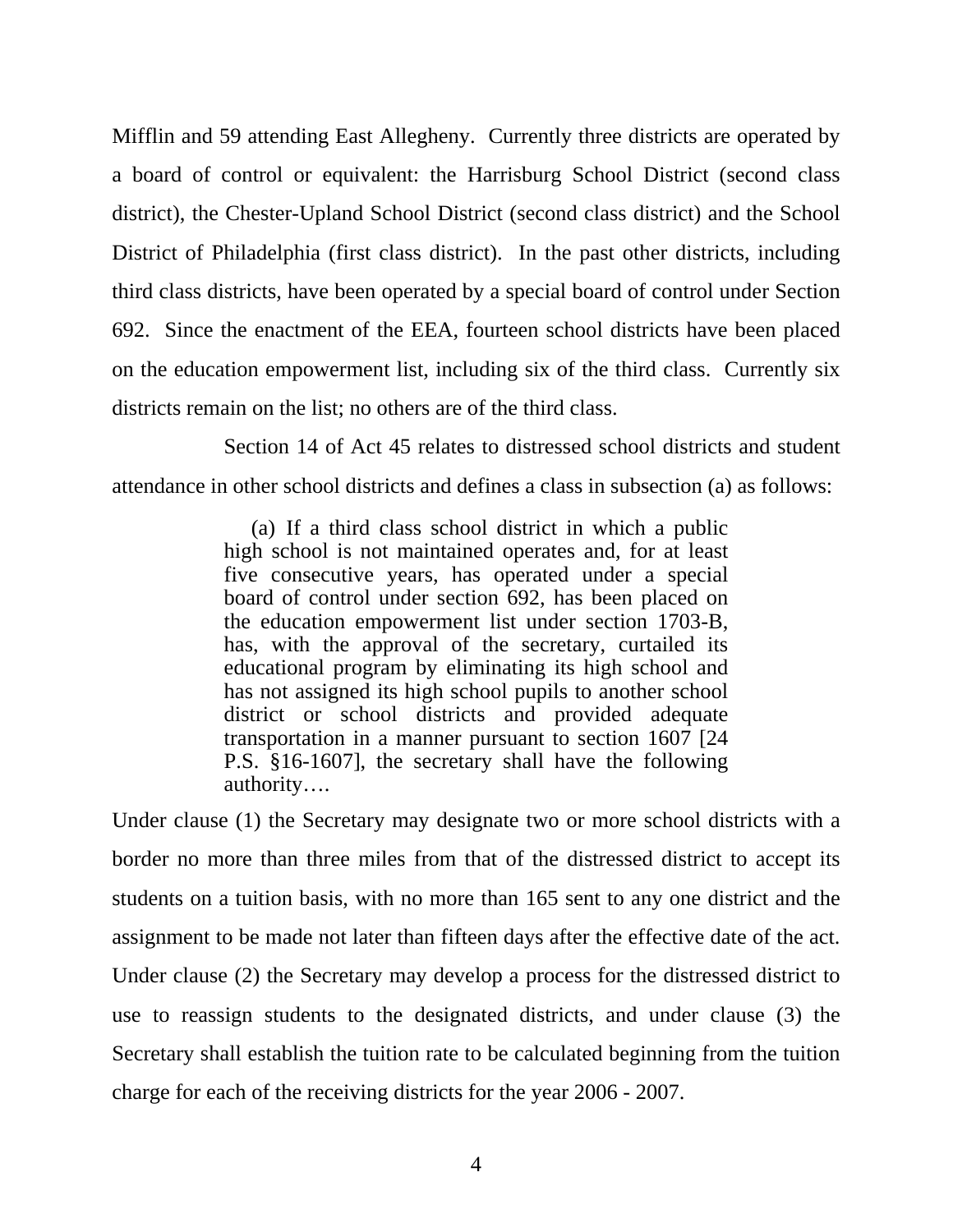to transferred programs and classes, by adding subsection (b.2) to provide:

 (1) The following shall apply to professional and temporary professional employes of a distressed school district in which pupils have been reassigned to another school district pursuant to section 1607.1:

 (i) The distressed school district shall create a pool comprised of the professional and temporary professional employes who have received formal notice of suspension from the distressed school district as a result of the curtailment of the high school program.

 (ii) Employes in the pool created under subclause (i) shall be offered employment by any school district with a border that is no more than three miles from a border of a distressed school district, as set forth in section  $1607.1(a)(1)$ , whenever that school district has a vacancy for a position that an employe in the pool is certified to fill, provided that no employe of the school district in which the vacancy exists, including a suspended or demoted employe, has a right to such vacancy under this act or the collective bargaining agreement of that school district.

 (iii) No new employe shall be hired by any school district with a border that is three miles or less from a border of a distressed school district until the position has been offered, in order of seniority, to all properly certified members of the pool created under subclause (i).

Clause (2) provides that employees hired from that pool shall be credited for all sick leave accumulated and for years of service for purposes of salary, leave eligibility and so forth. The parties agree that there are no factual disputes to be resolved in view of the Stipulation and that the matter is ripe for disposition under Pa. R.A.P. 1532(b): "At any time after the filing of a petition for review in an appellate or original jurisdiction matter the court may on application enter judgment if the right of the applicant thereto is clear."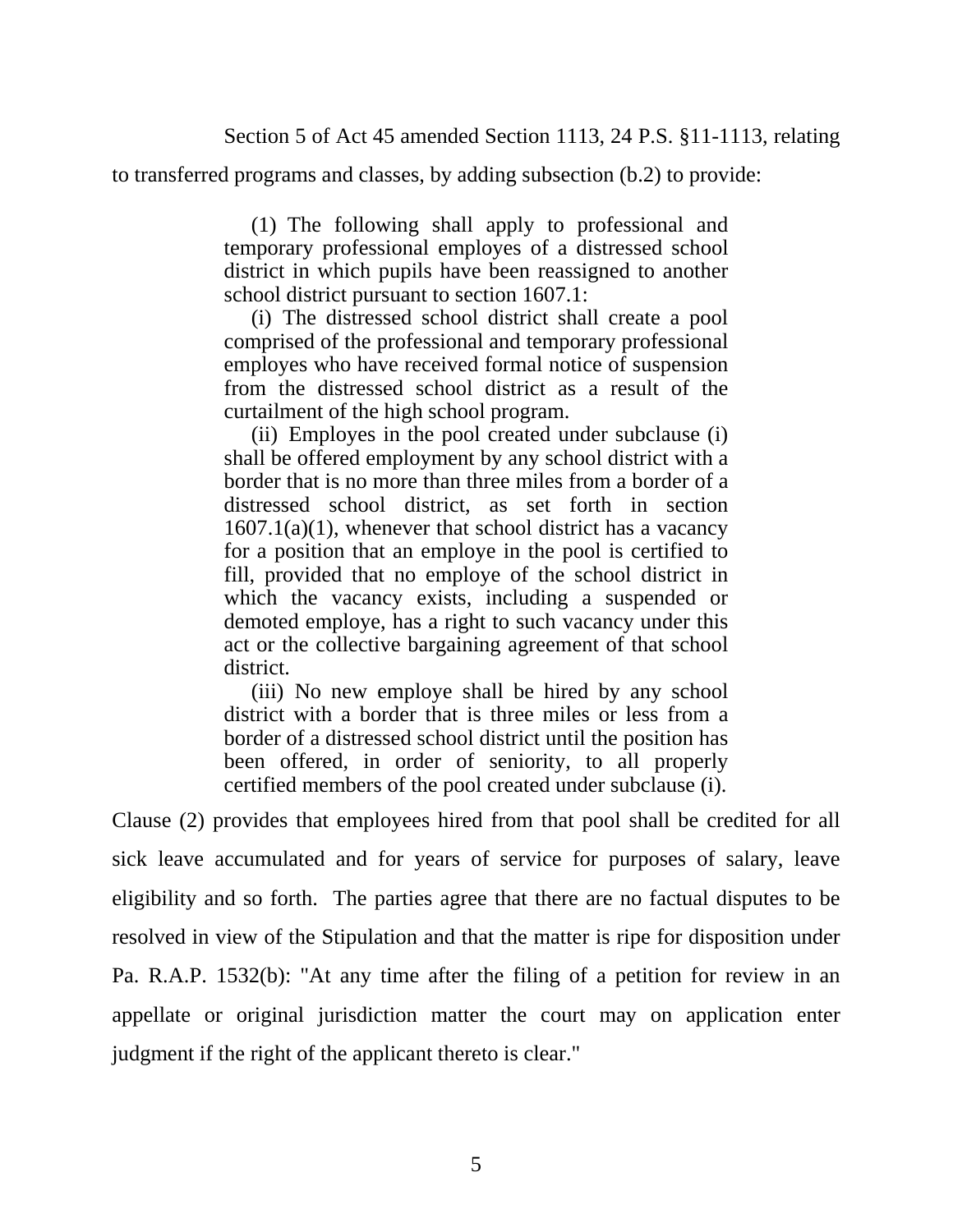II

 The Department and the DEA in briefs in support of their applications for summary relief raise a threshold contention that the Court lacks jurisdiction under Section 7540(a) of the Declaratory Judgments Act, 42 Pa. C.S. §7540(a), which states: "When declaratory relief is sought, all persons shall be made parties who have or claim any interest which would be affected by the declaration, and no declaration shall prejudice the rights of persons not parties to the proceeding." They state that there are three school districts other than Petitioners within three miles of Duquesne and that have a direct, immediate and substantial interest in the question of the constitutionality of Sections 1113(b.2) and 1607.1 of the School Code. They assert that the Court lacks jurisdiction until those school districts have been properly joined as parties and afforded a meaningful opportunity to be heard.

 Petitioners in their brief in opposition to Respondents' applications for summary relief respond that in *City of Philadelphia v. Commonwealth*, 575 Pa. 542, 838 A.2d 566 (2003), the Supreme Court softened the joinder provisions of the Declaratory Judgments Act. The court stated that if Section 7540 were applied in an overly literal manner, it could sweep in hundreds of parties and render litigation unmanageable. It also stated in *City of Philadelphia* that one limiting principle is that "where the interest involved is indirect or incidental, joinder may not be required." *Id*., 575 Pa. at 568, 838 A.2d at 582. Under the stipulated facts, the Secretary exercised his authority under Section  $1607.1(a)(1)$  to assign students only to West Mifflin and East Allegheny, and South Allegheny hired one former Duquesne teacher. These districts are directly and immediately affected, and the interest of others is indirect or incidental. The Court concludes that further joinder is not required under Section 7540(a) and that the Court therefore has jurisdiction.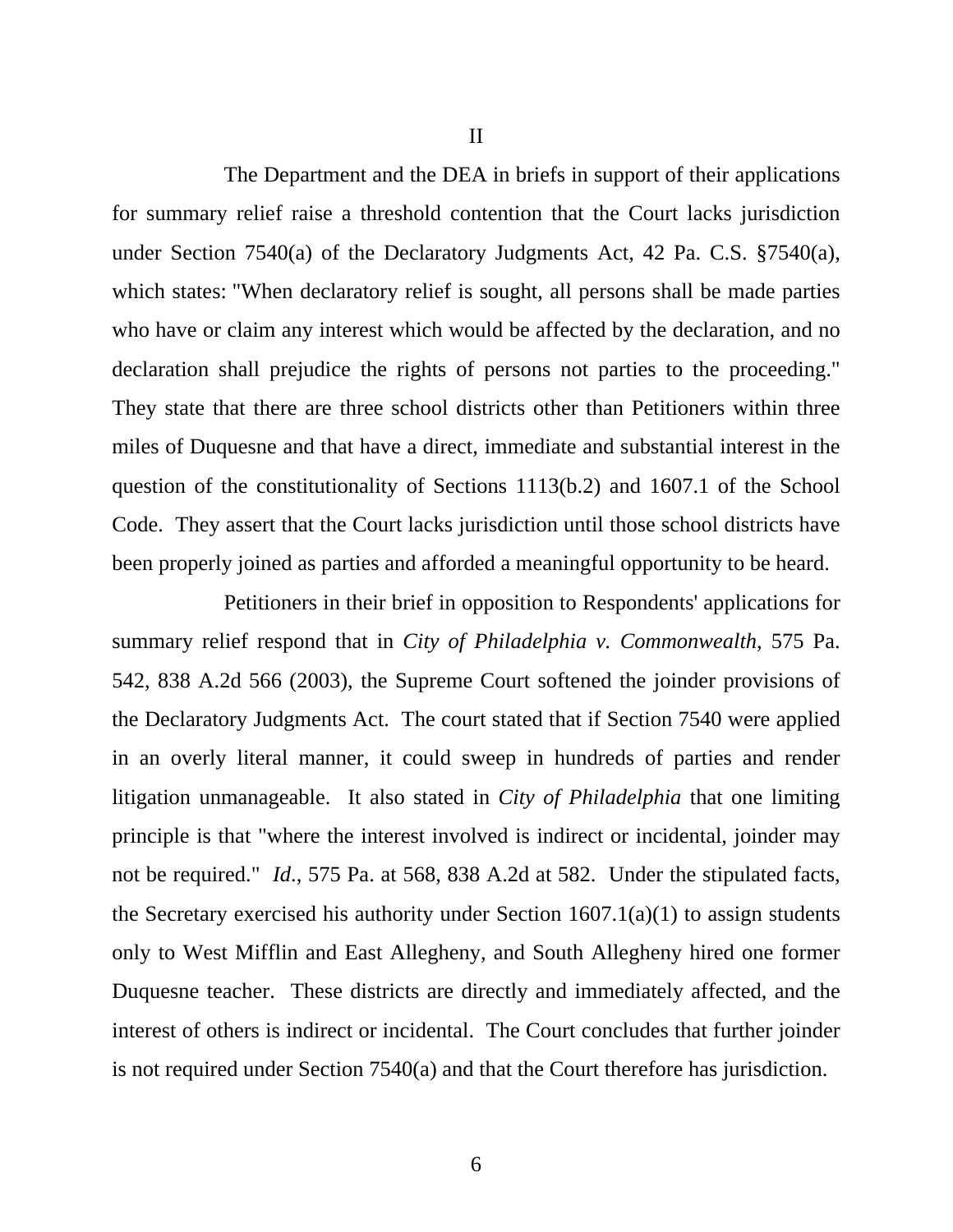Under a heading of "standing," the Department in its brief in support of its application for summary relief challenges the capacity of Petitioners to bring this action. It quotes a statement by Justice Cohen concurring in *Chartiers Valley Joint Schools v. Allegheny County Board of School Directors*, 418 Pa. 520, 211 A.2d 487 (1965), questioning how a school district with the sole duty to carry out the legislature's duty to provide education in the manner prescribed can attack the legislature's directions for discharging that duty and stating that the legislature had not given school districts the duty of making sure that the legislature acts in a constitutional manner.

 As to standing, the Department asserts that West Mifflin and East Allegheny have failed to show that they have suffered any injury that they would not have suffered if the existing provisions of Section 1607 of the School Code, 24 P.S. §1607, relating to attendance in other districts, were applied. It provides:

> Pupils residing in a school district in which no public high school is maintained may attend, during the entire term, at the expense of the school district of which they are residents, the nearest or most conveniently located high school of such class as they may desire to attend, unless the board of school directors of the district of residence shall have assigned the pupils to a high school and adequate transportation is provided thereto.

The receiving school may not refuse to accept such pupils. *See Chester Township School District v. Chester School District*, 418 Pa. 294, 210 A.2d 501 (1965). West Mifflin and East Allegheny are within three miles of Duquesne and likely are the nearest or most conveniently located high schools offering classes that Duquesne students desire to attend. South Allegheny's hiring one teacher does not establish harm where there is no allegation that the teacher was ineffective or that the district was required to reject a more qualified applicant.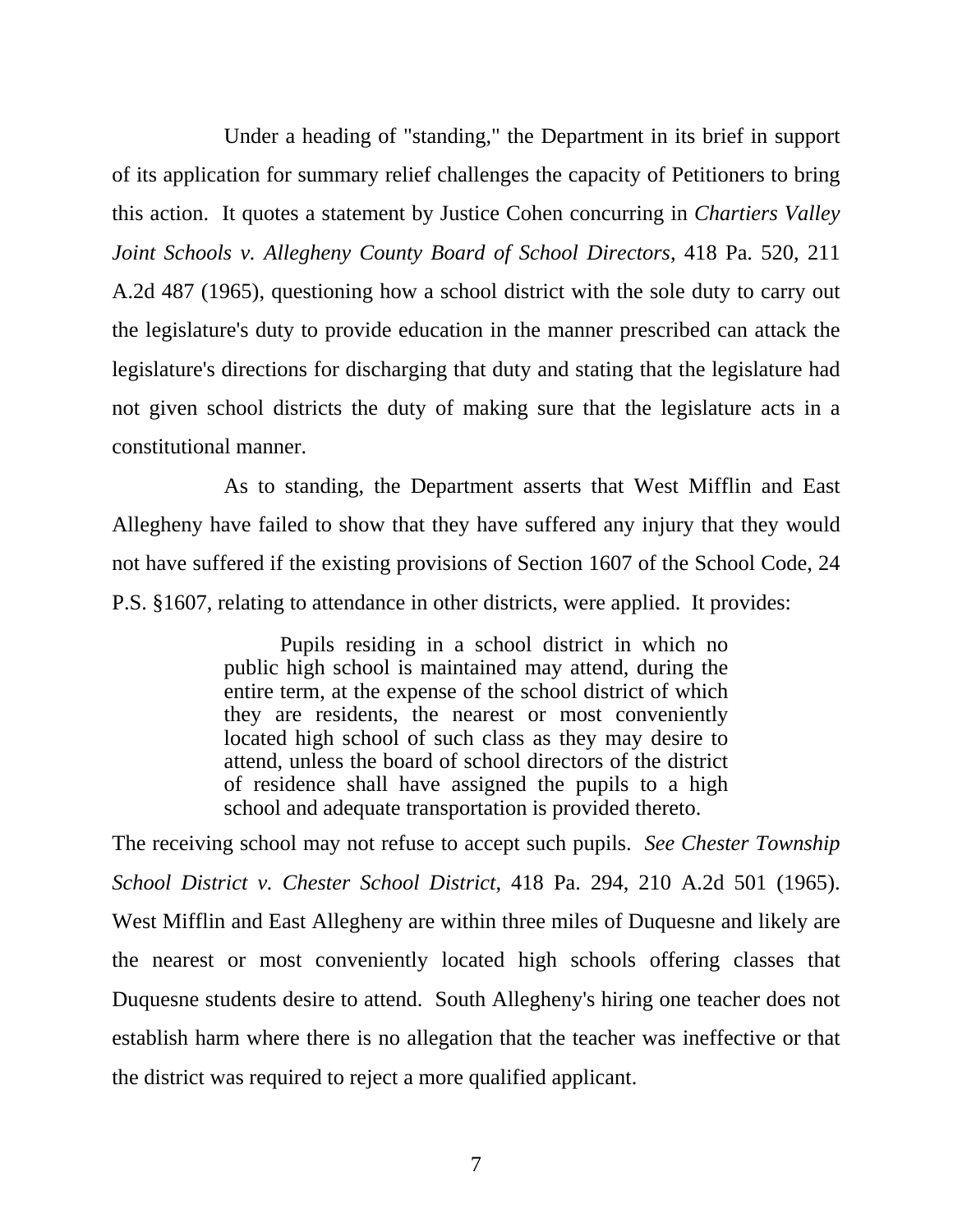Petitioners note this Court's decision in *Harrisburg School District v. Hickok*, 762 A.2d 398 (Pa. Cmwlth. 2000) (*Hickok I*), where the School District of Harrisburg successfully challenged as special legislation the provision of Section 1707-B of the EEA, 24 P.S. §17-1707-B, known as the "Reed Amendment." At that time the provision authorized immediate control by a board appointed by the mayor in a school district of the second class with a history of low test performance "which is coterminous with the city of the third class which contains the permanent seat of government…." The Court pointed out that "there is nothing in any of the legislation pertaining to school districts or school boards that prohibits either one from bringing an action such as this one, and, in fact, Section 213 of the Public School Code, 24 P.S. §2-213, provides a school district with the right to sue." *Hickok I*, 762 A.2d at 404 (footnote omitted).

 In their brief in opposition, Petitioners cite *DeFazio v. Civil Service Commission of Allegheny County*, 562 Pa. 431, 756 A.2d 1103 (2000), where the Supreme Court explained that one seeking to challenge governmental action must show a direct and substantial interest and a sufficiently close causal connection between the challenged action and the asserted injury to qualify as immediate rather than remote. Section 14 of Act 45 denied two Petitioners any input into the decision-making process for enrolling nonresident students for 2007 - 2008, and Section 5 interfered with their management prerogatives by imposing a hiring preference. The latter was similar to the harm found to be sufficient in *DeFazio*, where the legislature imposed certain hiring and promotion procedures only on sheriffs of second class counties. Under the stipulated facts, the Court agrees that Petitioners have standing to sue. The interests of school districts in exerting what influence they can over student admissions and hiring are direct and substantial.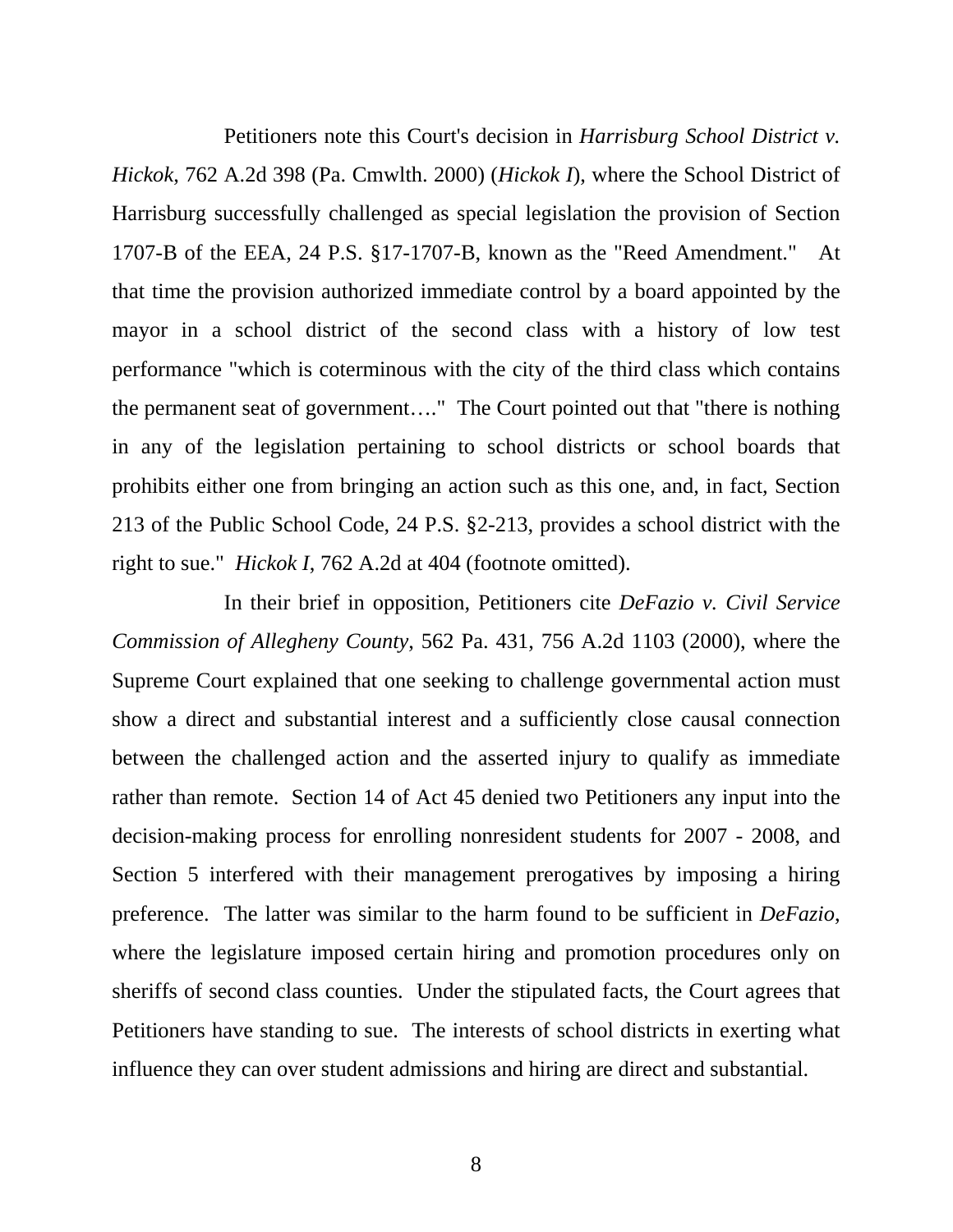Petitioners' first contention on the merits is that Sections 5 and 14 of Act 45 constitute special legislation, in violation of Article III, §32 of the Constitution relating to certain local and special laws, which provides in part:

> The General Assembly shall pass no local or special law in any case which has been or can be provided for by general law and specifically the General Assembly shall not pass any local or special law:

> 1. Regulating the affairs of counties, cities, townships, wards, boroughs or school districts….

In *Pennsylvania Turnpike Commission v. Commonwealth*, 587 Pa. 347, 899 A.2d 1085 (2006), the Supreme Court stated that the underlying purpose of Article III, §32 has been recognized as being similar to federal principles of equal protection under the Fourteenth Amendment in that both prohibit unlawful classifications. Legislative classifications must be " 'reasonable rather than arbitrary and bear a reasonable relationship to the object of the legislation. In other words, a classification must rest upon some ground of difference, which justifies the classification and has a fair and substantial relationship to the object of the legislation.' " *Id.* at 364, 899 A.2d at 1095 (quoting *Curtis v. Kline*, 542 Pa. 249, 255, 666 A.2d 265, 268 (1995) (citations omitted)). Legislation will survive a challenge if it does "not create a closed class" and is "based on real distinctions between the local government classified and not on artificial or irrelevant ones used for the purpose of evading constitutional prohibition." *Warren v. Ridge*, 762 A.2d 1126, 1131 (Pa. Cmwlth. 2000).

 Petitioners argue that Section 1607.1(a) of the School Code creates multiple sub-classifications that have no reasonable relationship to a legitimate state purpose and all of which must apply to a district for the section to come into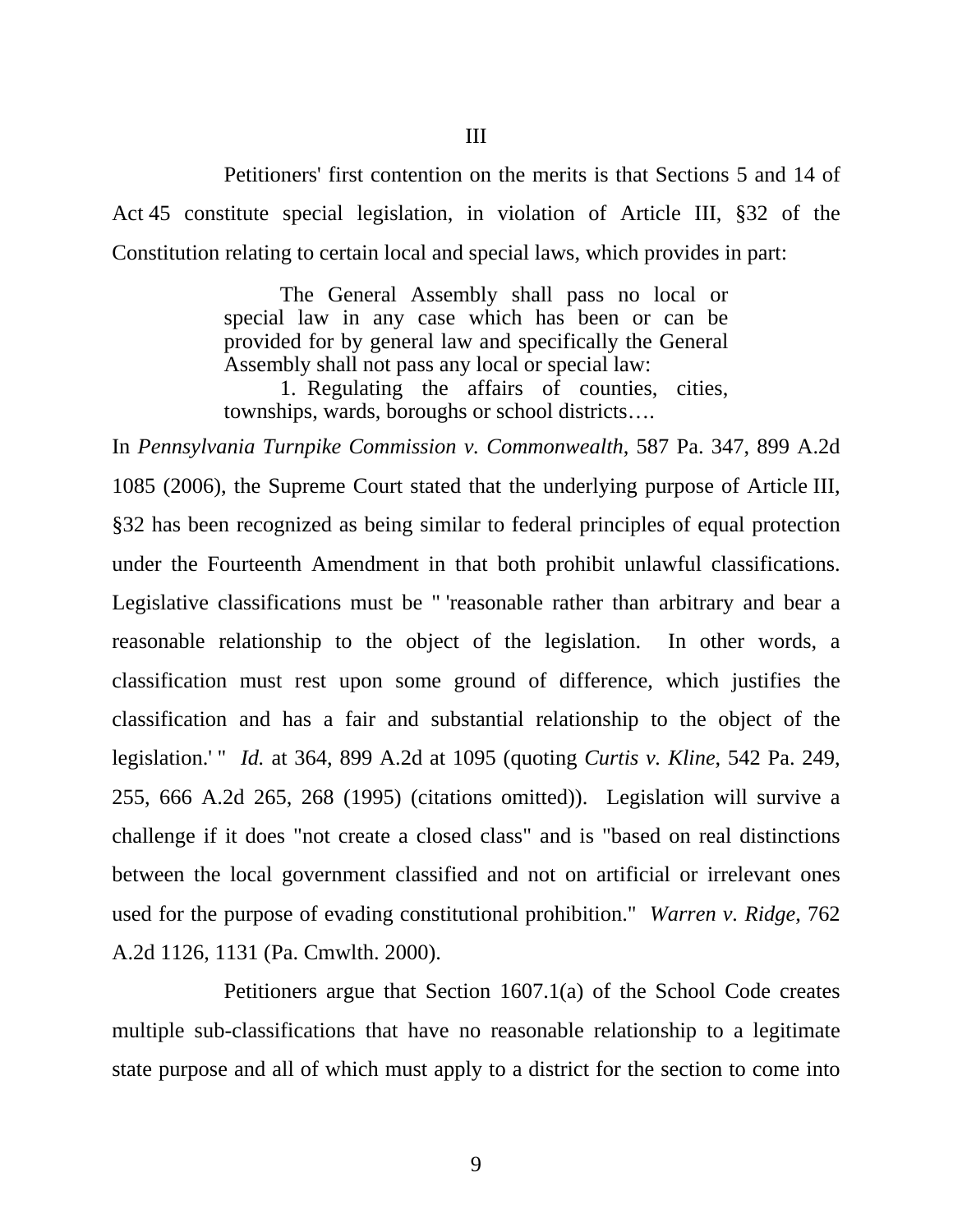play: (a) it is a third class school district; (b) it does not maintain a public high school; (c) it currently operates under a special board of control pursuant to Section 692; (d) it has operated under a special board of control for at least five consecutive years; (e) it has been placed on the education empowerment list under Section 1703-B; (f) it has curtailed its high school program with approval of the Secretary; (g) it has not assigned its high school pupils to another school district or other districts pursuant to Section 1607; and (h) it has not provided adequate transportation for its pupils pursuant to Section 1607. Duquesne meets all those criteria, and it is the only school district in the Commonwealth that currently does.

 Petitioners acknowledge the constitutional authority to classify local governments on the basis of their population, *see DeFazio*, but they point to the criteria of being a district in which a high school is not maintained, which has eliminated a high school with the Secretary's approval and which has not assigned its pupils to another school or provided adequate transportation. They assert that these criteria create a distinction between other school districts in similar circumstances that has no rational justification. They maintain that Section 1607 of the School Code applies to all classes and addresses what happens when a school district closes its high school: if the board of school directors is unable or unwilling to enter into agreements with nearby districts, then students have the right to select the nearest or most conveniently located school. They make similar arguments regarding the criteria that a district is presently operated by a special board of control under Section 692. No real distinction justifies applying these criteria only to school districts of the third class, and the purpose of the legislature was to promulgate artificial criteria so as to address the particular circumstances in Duquesne's case.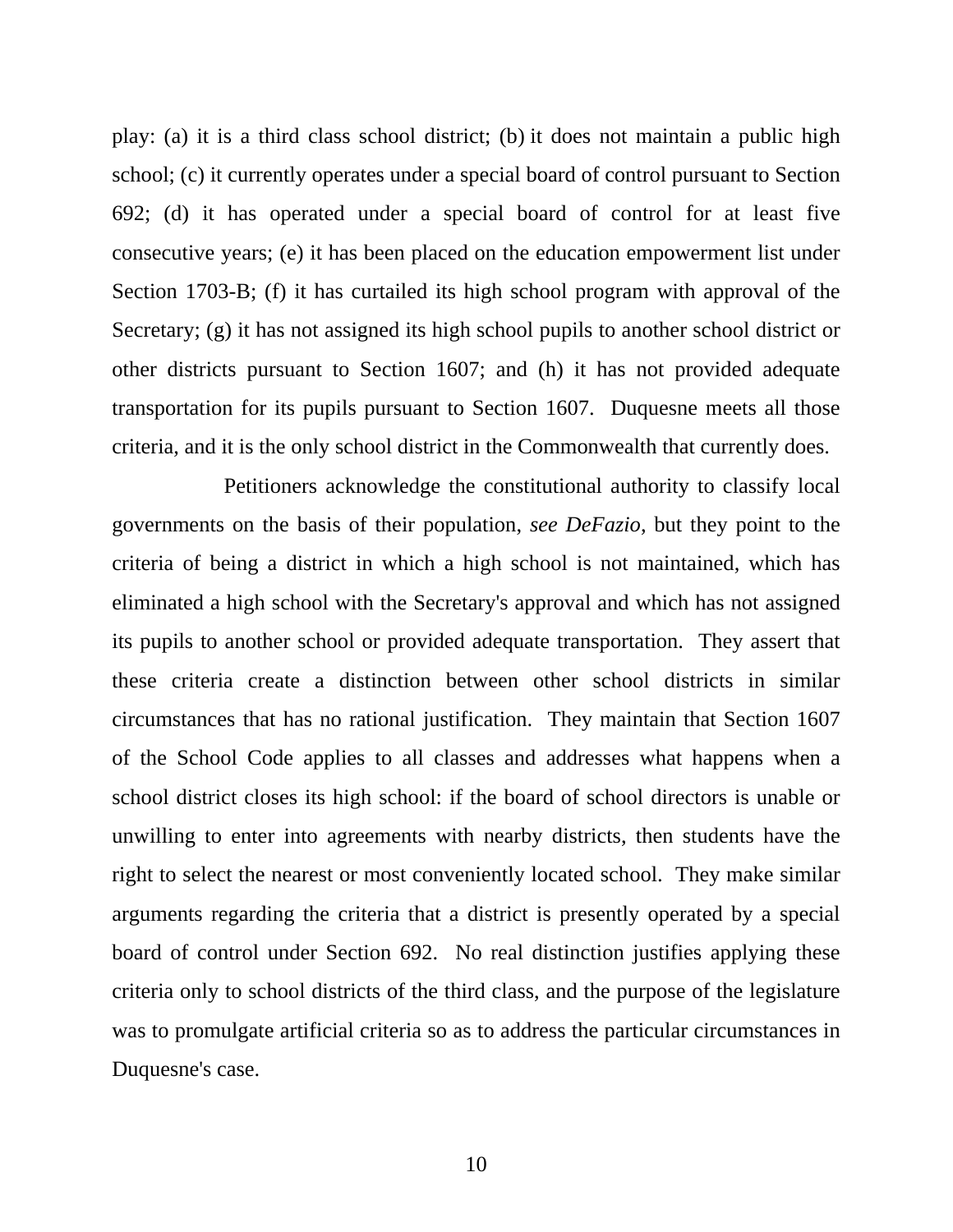Petitioners further argue that Section 1607.1(a) is unconstitutional *per se* because it creates a class that is substantially closed to future membership. The Supreme Court has held that "a statute may be deemed *per se* unconstitutional if, under the classification, the class consists of one member and is closed or substantially closed to future membership." *Pennsylvania Turnpike Commission*, 587 Pa. at 369, 899 A.2d at 1098. Section 1714.1-B of the EEA, added by Section 26 of the Act of December 23, 2003, P.L. 304, 24 P.S. §17-1714.1-B, provides that except for designation by the Secretary as a "Commonwealth partnership school district" as provided in Section 1703-B, no school district shall be placed on the education empowerment list after June 1, 2004. (The EEA expires June 30, 2010 under Section 1716-B, 24 P.S. §17-1716-B.) One criterion for designation as a partnership school district is that a district has experienced a loss of revenue during the immediately preceding three-year period due to statutory removal of one or more of the sources made available pursuant to Section 652.1, added by Section 3 of the Act of December 19, 1975, P.L. 511, 24 P.S. §6-652.1, but Section 652.1 applies only to school districts of the first class A. Thus an incredible population increase before June of 2010 would be required for some other district to qualify, rendering the class created by Section 1607.1(a) "substantially" closed.

 Moreover, Petitioners argue, Section 5 of Act 45 is unconstitutional because it relies on the unconstitutional classification of Section 14. There is no independent legitimate purpose served by Section 5, which represents a radical departure from the procedure under the pre-amended version of Section 1113 of the School Code whereby receiving districts that absorbed programs operated by other entities were required to give hiring preference. Under Section 1113(b.2)(1) a school need not receive students in order to be required to give hiring preference.

11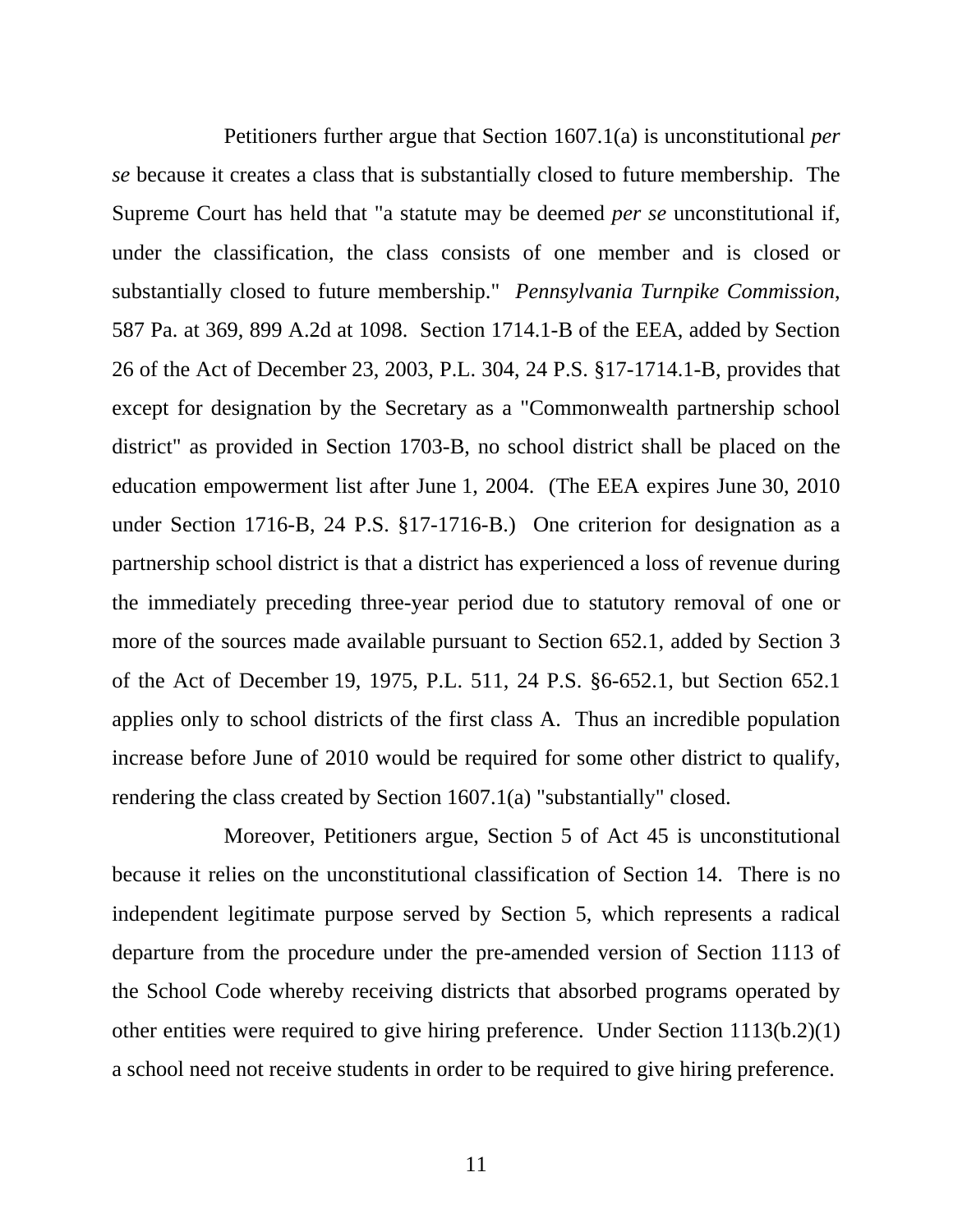Finally, Petitioners assert that Section 14 of Act 45 unconstitutionally delegates policymaking to the Secretary in violation of Article II, §1 of the Constitution, relating to legislative power, which provides: "The legislative power of this Commonwealth shall be vested in a General Assembly, which shall consist of a Senate and a House of Representatives." The legislature's power to confer authority and discretion upon another body in connection with the execution or administration of laws must be exercised with adequate standards and guidelines, and the basic policy choices must be made by the legislature. *Pennsylvanians Against Gambling Expansion Fund, Inc. v. Commonwealth*, 583 Pa. 275, 877 A.2d 383 (2005). In this case, the legislature has delegated power to the Secretary to make the policy choice of where students shall be assigned, constrained only by a limitation of 165 students to one district and a choice among districts with a border within three miles. No educationally based standards are prescribed, such as the nature of the facilities at the receiving school or its ability to meet special needs. There are also no guidelines for the "process" for reassignment to be developed by the Secretary pursuant to Section  $1706.1(a)(2)$ .

 In its initial brief, the Department stresses that a statute is presumed to be valid and will not be declared unconstitutional unless it "clearly, palpably and plainly violates the Constitution." *Pennsylvania Turnpike Commission*, 587 Pa. at 363, 899 A.2d at 1094. The challenger bears a heavy burden of persuasion. *Id.* Article III, §32 and equal protection require that like persons in like circumstances are treated similarly. *Harrisburg School District v. Zogby*, 574 Pa. 121, 828 A.2d 1079 (2003). In deciding if a classification is rational, a court may hypothesize the reasons for the classification, and no record evidence is required. *Martin v. Unemployment Compensation Board of Review*, 502 Pa. 282, 466 A.2d 107 (1983).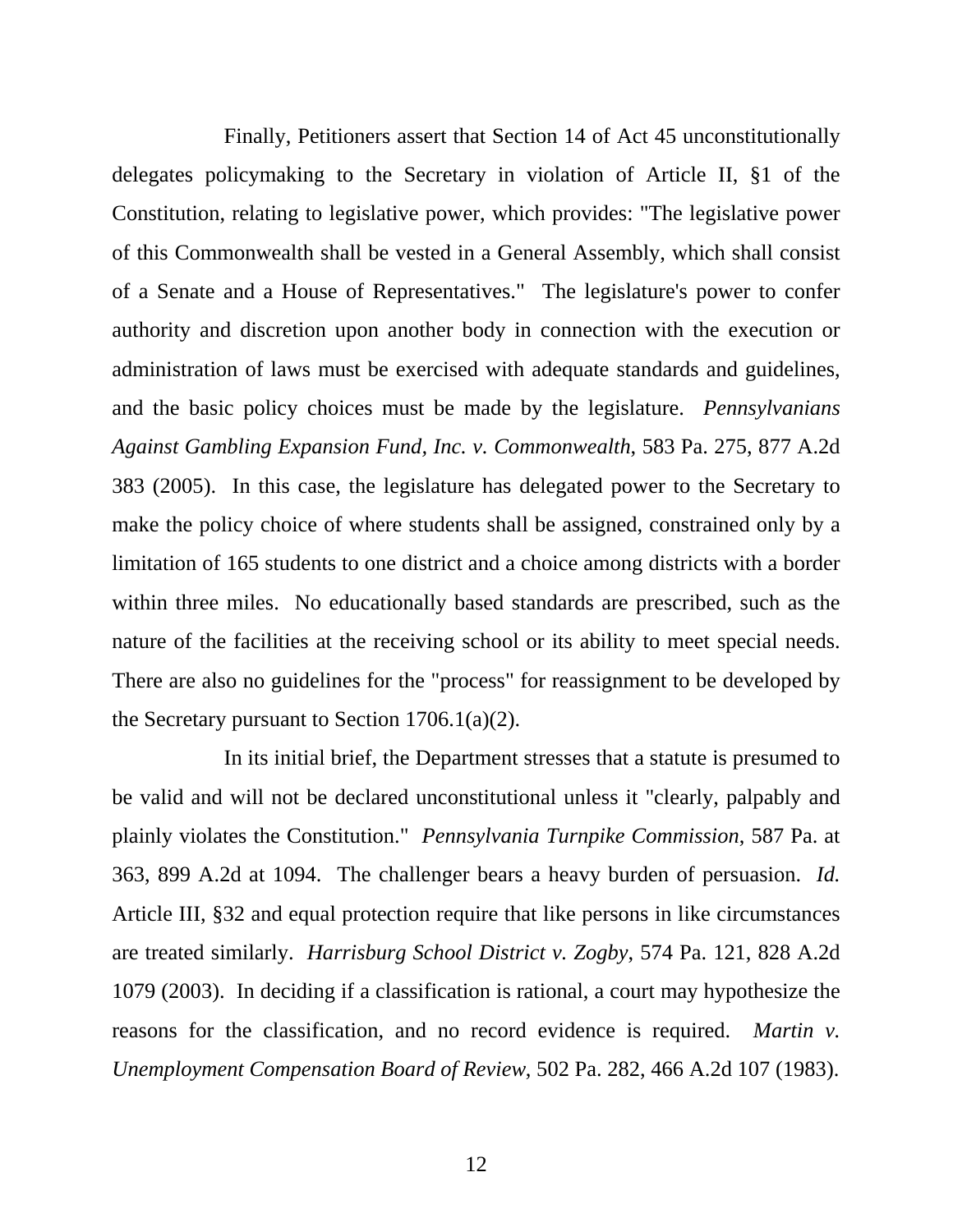In its brief in opposition to Petitioners' application for summary relief, the Department explains that the number and kinds of classifications here are very similar to those the Supreme Court held to be constitutional in *Zogby*. The Supreme Court in *Harrisburg School District v. Hickok*, 563 Pa. 391, 761 A.2d 1132 (2000) (*Hickok*), held that the provision defining the class by the city coterminous with the permanent seat of government was *per se* violative of Article III, §32 by creating a closed class. In *Zogby*, however, the same section had been amended by the legislature in November 2000 to refer to a school district of the second class, with a history of extraordinarily low test performance, coterminous with a city of the third class that had opted to be governed by a mayor-council form of government which had a population of over 45,000. That description also applied at the time only to Harrisburg, but the Supreme Court upheld the statute concluding that the classification was reasonable and related to a legitimate state interest in ensuring a thorough and efficient system of public education and that the class was not closed because other districts might join it.

 The Department contends that each of the criteria here is reasonable. A school district that does not maintain a high school because its high school has been eliminated poses a severe threat to education. Appointment of a special board of control and its operation for five years rationally relate to a consideration of persistent financial distress, and placement on the education empowerment list is conceded to be a reasonable consideration. A district's not having made adequate arrangements with another school district for placement and transportation of high school students under Section 1607 is a sensible consideration and shows that the legislature was aware of Section 1607 and gave the Secretary authority to assign students if the school district itself made no such arrangements. As for the creation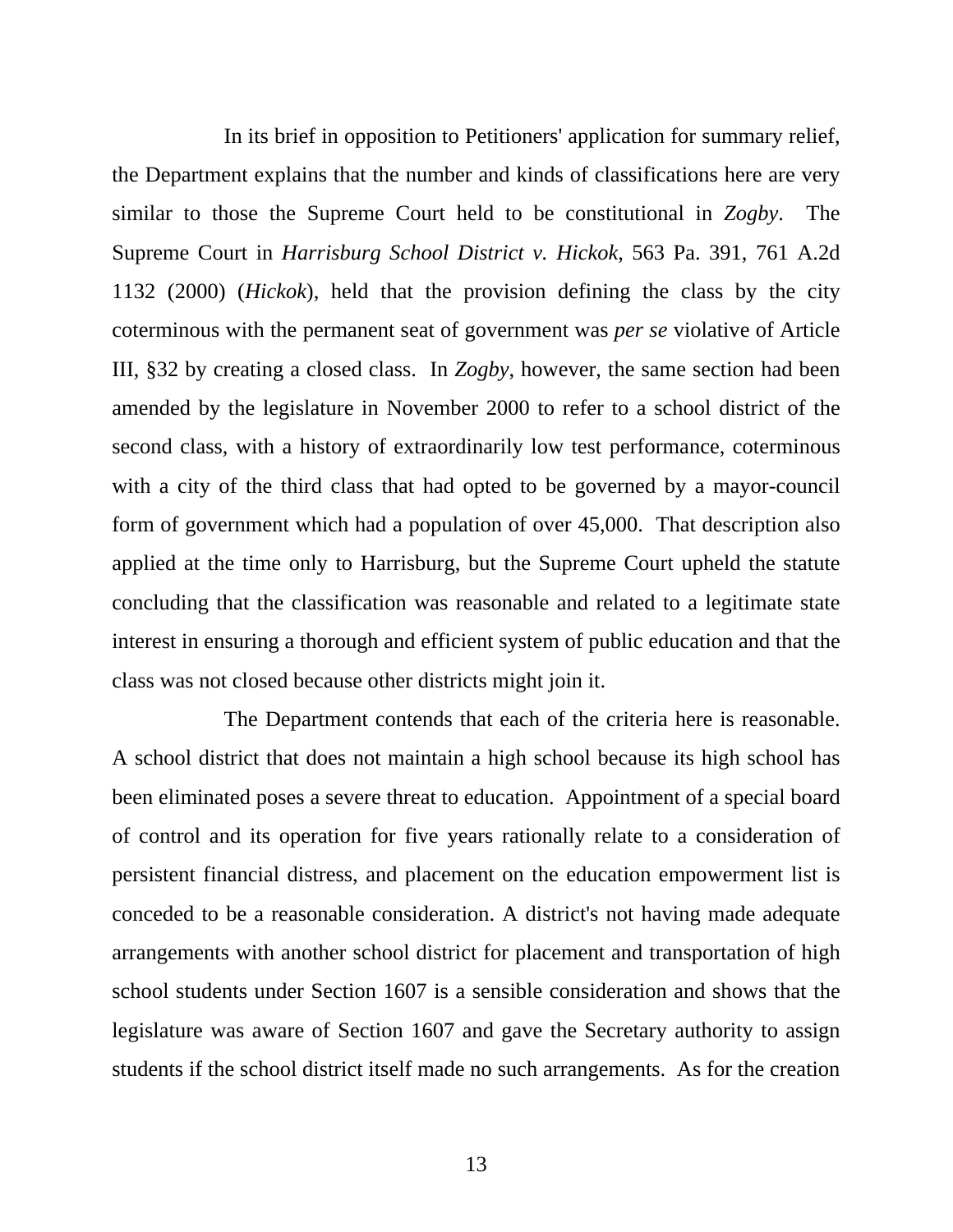of a small class, the Supreme Court stated in *Zogby*: "[T]here is nothing improper about this method of attacking social problems of statewide dimension, as the Legislature is free, for reasons of necessity or otherwise, to address such issues incrementally." *Id*., 574 Pa. at 140 - 141, 828 A.2d at 1090 - 1091.

 In addition, Section 1607.1(a) of the School Code does not create a closed class of one. The criterion that a district "has been placed" on the education empowerment list does not require that a district currently be on the list in contrast to the requirement that a board of control presently "operates" a district. Fourteen districts have been placed on the list, six of which are of the third class, and the legislature could add new members to that class. A classification of one member is not unconstitutional so long as other members might come into that class. This case is unlike *Pennsylvania Turnpike Commission*, where the court struck down legislation concerning first-level supervisors that limited "public employer" to mean only the commission based on no rational reason. Similarly, in *Hickok* the Supreme Court ruled that the criterion relating to the seat of government made it impossible for another district to join.

 The Department's arguments concerning constitutionality of Section 14 of Act 45 apply also to Section 5, intended to provide a regional solution to the displacement of staff furloughed due to the elimination of a high school program. Finally, Section 14 does not unconstitutionally delegate legislative authority. The legislature made basic policy choices, including prescribing limited circumstances where the Secretary can act, requiring at least two other districts to be chosen to receive students and requiring that they be nearby. The legislature did not include the phrase "nearest or most conveniently located," which is in Section 1607, thereby showing intent to give the Secretary discretion.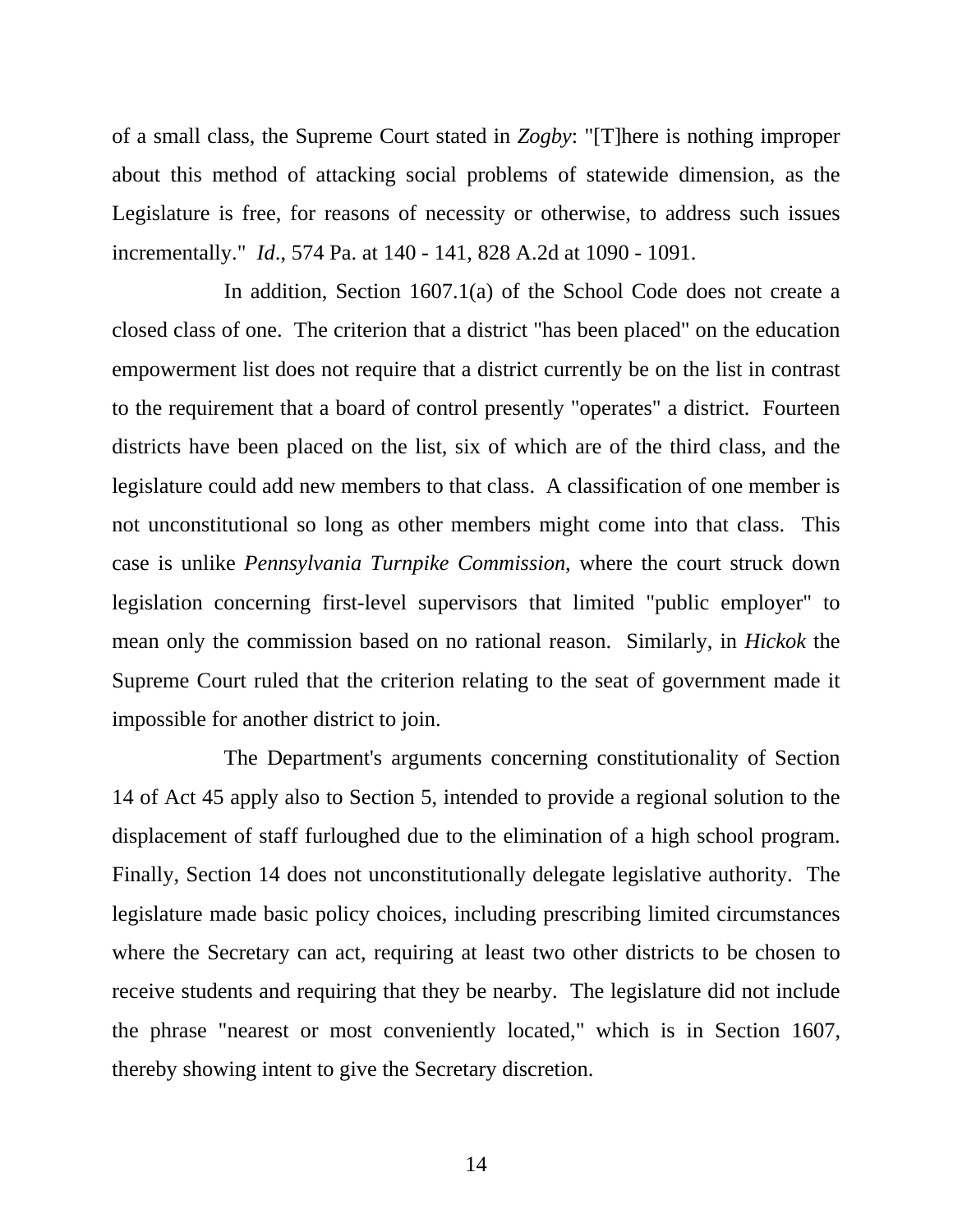In a reply brief Petitioners address *Zogby*, and they note the court's statement that the new amendment to Section 1707-B of the EEA, defining a class of only Harrisburg and potentially three other medium-sized urban school districts similarly situated, was to some degree experimental. The act at issue stated that a pilot program was being established to assess effectiveness of the new approach. In their view, nothing about Sections 5 and 14 or their adoption suggests that this new approach was intended as a prototype. Also, the phrase "has been placed" on the education empowerment list in this context is a use of the present perfect tense of the verb, implying action occurring in the past but continuing into the present.

IV

 The Court deems this case to be much closer to *Zogby* than to the case in *Hickok I*. The criteria specified in Section 1607.1(a) of the School Code are similar to those that were held to be rational considerations in *Zogby*. In *Zogby* one criterion was that a school district be a district of the second class coterminous with a city of the third class; a similar criterion here is that a district be one of the third class. In *Zogby* there was a criterion of a history of extraordinarily low test performance; in Section 1607.1(a) there are requirements that a district at some time had been placed on the education empowerment list and that it has a current substantial history of financial distress. The Court may readily agree with the Department that the legislature intended by this provision to avoid creating an incentive for districts to abandon high school programs absent dire circumstances. The criteria in Section 1607.1(a) relate rationally to the objective of identifying school districts that have had educational shortcomings and have ongoing severe financial problems and providing assistance if necessary when such a district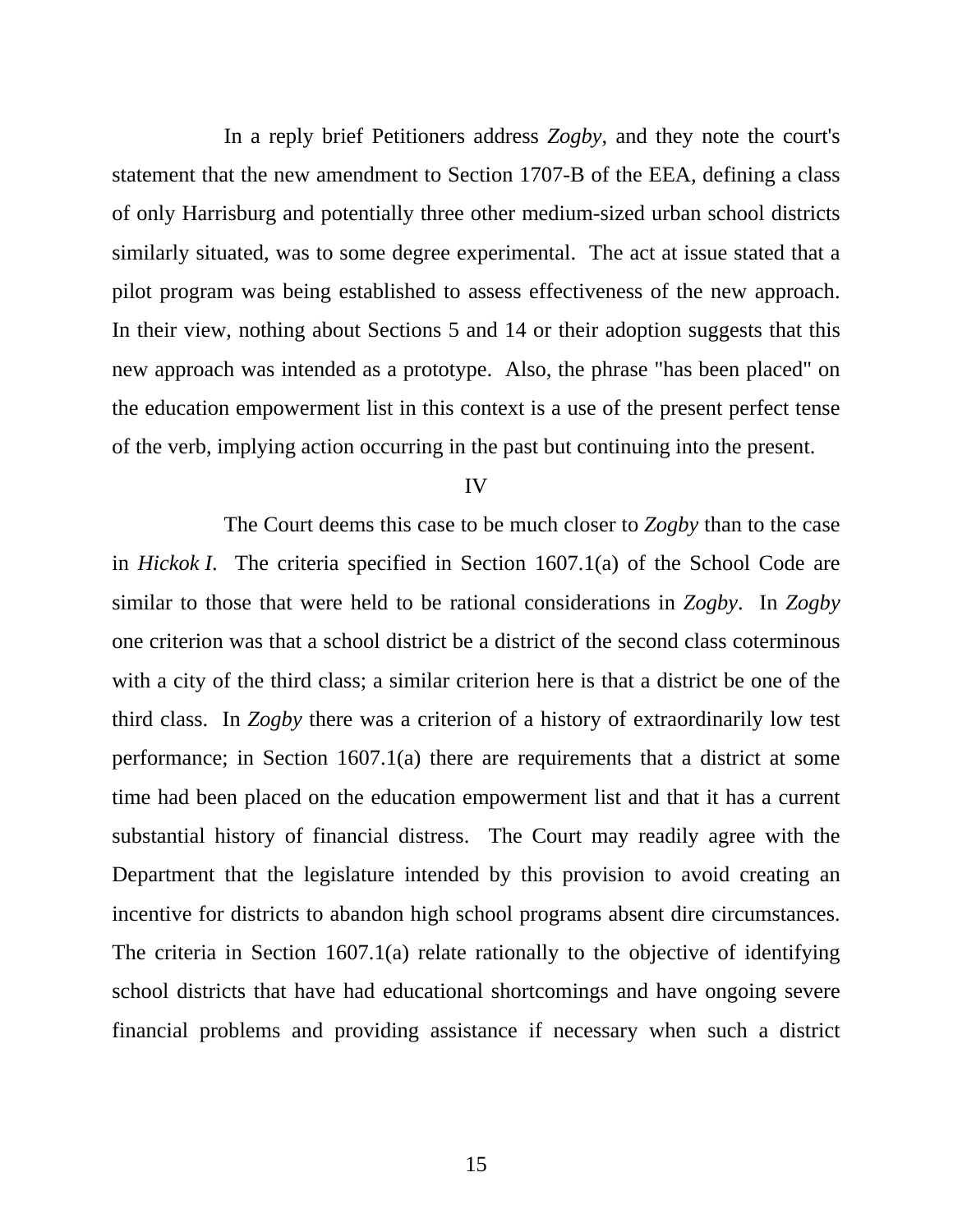eliminates its high school program. The Department is correct that each of the criteria is rational and is rationally related to the objective of Act 45.

 The Department is correct as well in noting that Section 1607.1(a) is in harmony with Section 1607. The new provision expressly is triggered only if a district eliminating its high school program has not made arrangements with other districts under Section 1607. In addition, as the DEA points out in its response to Petitioners' application for summary relief filed May 12, 2008, the provisions of Section 1113(b.2) are similar to existing preferential hiring provisions in Section 1113, which provide preferential hiring for teachers whose programs are moved to other jurisdictions, not limited to re-employment in the same program or to following the same students. Section  $1113(b.1)$ ,  $24$  P.S.  $\S 11-1113(b.1)$ , provides that no new teacher shall be hired by a school entity assuming responsibility for transferred students while there is a properly certified teacher suspended at the receiving entity or, if none, a properly certified teacher from the pool of teachers suspended as a result of the transfer who is willing to accept the employment. Section 1113(b.2) is rationally related to a legitimate state interest of ensuring that qualified teachers are drawn to and remain in public school service.

 The Court agrees with the Department's interpretation that "has been placed" on the education empowerment list does not require continuing presence on the list, which would result in a closed class of one, because no other district could meet the requirement of five consecutive years' operation by a special board of control before the EEA expires. Under the Department's interpretation, there are other third class school districts that have been on the list and that conceivably could fulfill the other conditions and become members of the class, even though the EEA itself expires in June 2010.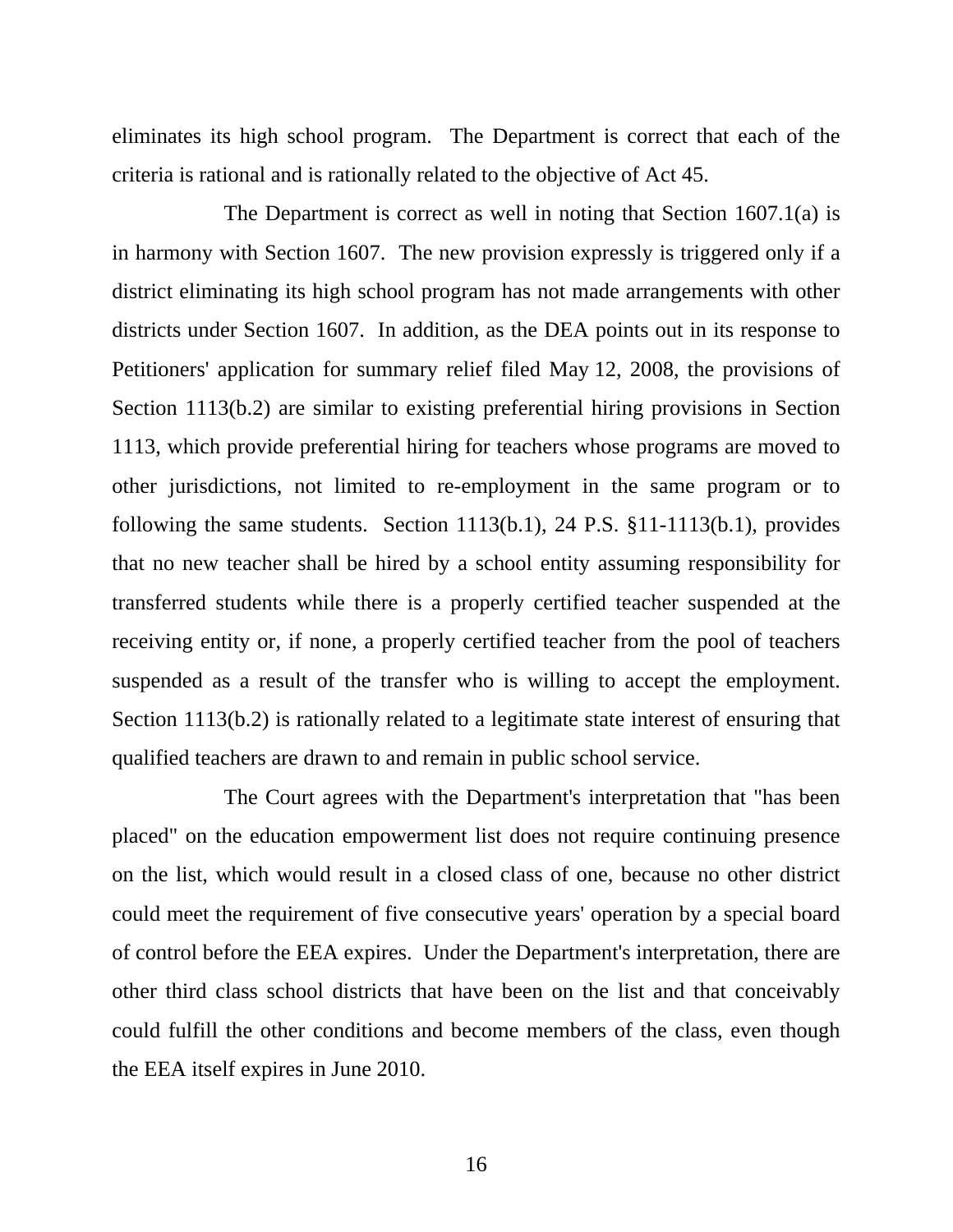As the Department emphasizes, the courts "are obliged to construe legislative enactments, where possible, in compliance with the federal and state constitutions…." *Harrington v. Department of Transportation, Bureau of Driver Licensing*, 563 Pa. 565, 577, 763 A.2d 386, 393 (2000). Section 1922(3) of the Statutory Construction Act of 1972, 1 Pa. C.S. §1922(3), states the presumption that the legislature does not intend to violate the Pennsylvania Constitution. This Court has held that where a statute is reasonably susceptible of two constructions, by one of which it would be unconstitutional, the Court must adopt the interpretation that will uphold the statute. *Ramsey v. Zoning Hearing Board of Dormont*, 466 A.2d 267 (Pa. Cmwlth. 1983).

 Finally, the Court does not perceive any unconstitutional delegation of legislative authority in violation of Article II, §1. The basic policy choices were made by the legislature concerning geographic proximity and dispersal of students among two or more other districts and limitation on the number of students assigned to any one district. The Secretary's orderly choices, guided by expertise, replace possibly chaotic or uninformed choices by students. In view of the strong presumption in favor of constitutionality, *Pennsylvania Turnpike Commission*, and the similarity of this case to *Zogby*, the Court holds that Sections 5 and 14 of Act 45 are not unconstitutional, and it therefore denies the application for summary relief of Petitioners and grants those of the Department, Duquesne and the DEA.

DORIS A. SMITH-RIBNER, Judge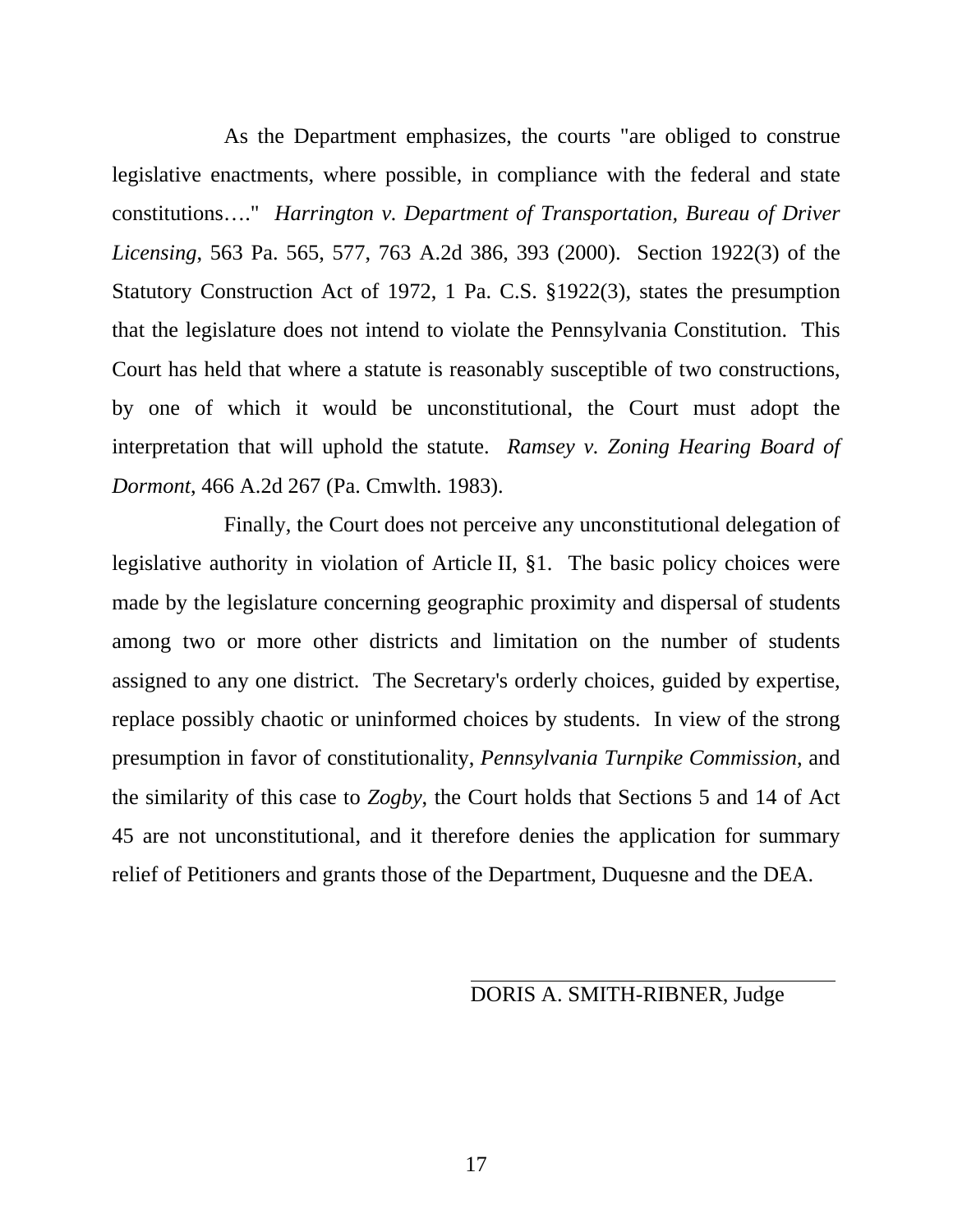#### IN THE COMMONWEALTH COURT OF PENNSYLVANIA

| West Mifflin Area School District,<br>East Allegheny School District and<br>South Allegheny School District,<br>Petitioners                                                     |                   |
|---------------------------------------------------------------------------------------------------------------------------------------------------------------------------------|-------------------|
| V.                                                                                                                                                                              | No. 371 M.D. 2007 |
| Dr. Gerald L. Zahorchak, The<br>Commonwealth of Pennsylvania,<br>Department of Education, Duquesne<br><b>City School District and Duquesne</b><br><b>Education Association,</b> |                   |
| Respondents                                                                                                                                                                     |                   |

## *O R D E R*

 AND NOW, this 4th day of September, 2008, the motions and applications for summary relief filed by Dr. Gerald L. Zahorchak, the Commonwealth of Pennsylvania, Department of Education, Duquesne City School District and Duquesne Education Association are granted. The application for summary relief filed by Petitioners West Mifflin Area School District, East Allegheny School District and South Allegheny School District is denied and their petition for review is dismissed with prejudice.

DORIS A. SMITH-RIBNER, Judge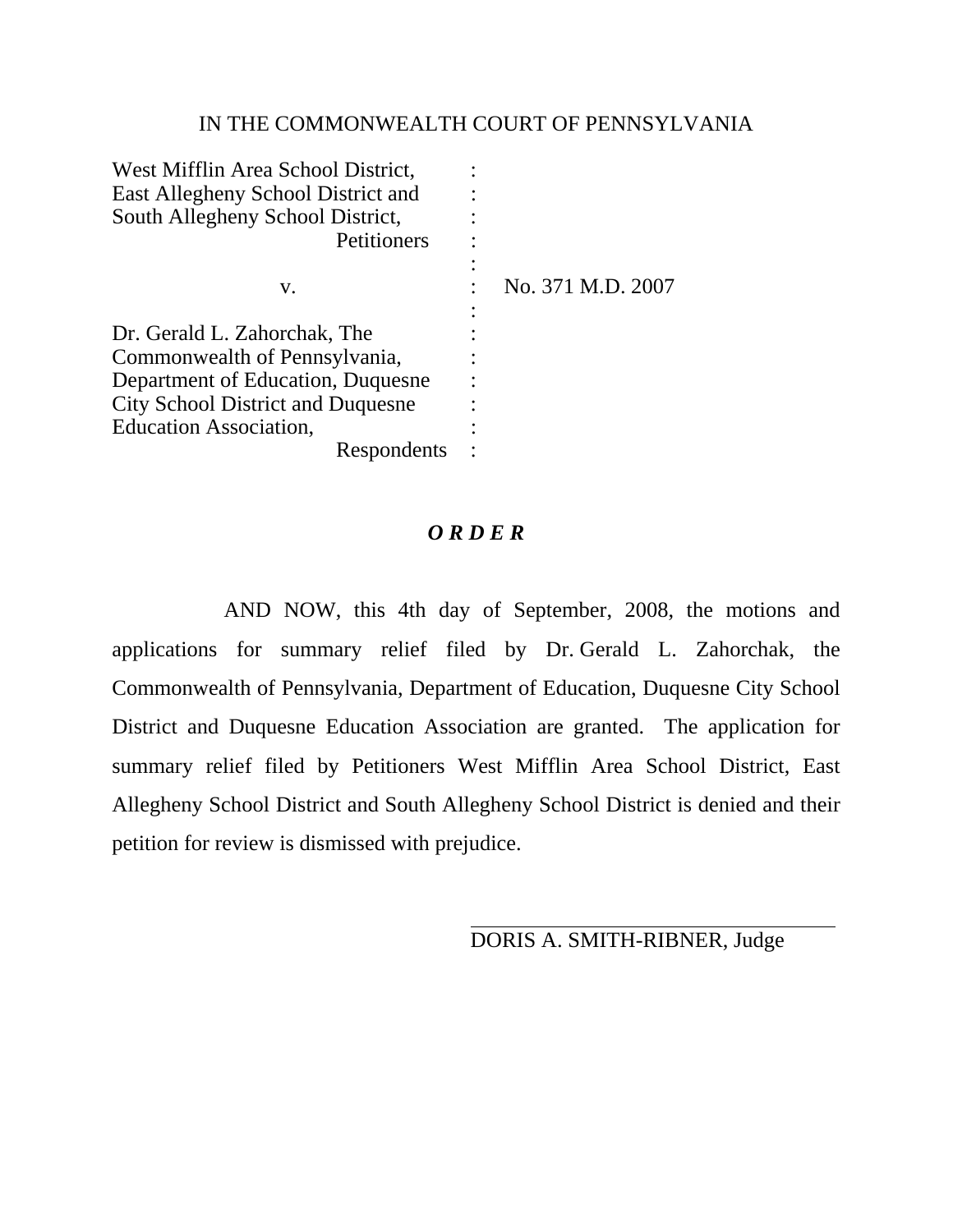## **IN THE COMMONWEALTH COURT OF PENNSYLVANIA**

| West Mifflin Area School District,<br>East Allegheny School District and<br>South Allegheny School District,<br>Petitioners |                                            |
|-----------------------------------------------------------------------------------------------------------------------------|--------------------------------------------|
| V.                                                                                                                          | No. 371 M.D. 2007<br>Argued: June 11, 2008 |
| Dr. Gerald L. Zahorchak, The                                                                                                |                                            |
| Commonwealth of Pennsylvania,                                                                                               |                                            |
| Department of Education, Duquesne                                                                                           |                                            |
| <b>City School District and Duquesne</b>                                                                                    |                                            |
| Education Association,                                                                                                      |                                            |
| Respondents                                                                                                                 |                                            |

BEFORE: HONORABLE BONNIE BRIGANCE LEADBETTER, President Judge HONORABLE BERNARD L. McGINLEY, Judge HONORABLE DORIS A. SMITH-RIBNER, Judge HONORABLE DAN PELLEGRINI, Judge HONORABLE ROCHELLE S. FRIEDMAN, Judge HONORABLE RENÉE COHN JUBELIRER, Judge HONORABLE ROBERT SIMPSON, Judge

## **DISSENTING OPINION BY JUDGE COHN JUBELIRER FILED: September 4, 2008**

While I do not question the substance of Sections 1113(b.2) and 1607.1 of the Public School Code of  $1949<sup>1</sup>$  (Code), I must respectfully dissent because I

<sup>&</sup>lt;u>1</u> <sup>1</sup> Act of March 10, 1949, P.L. 30, added by Act of July 20, 2007, P.L. 278, No. 45, §§ 5, 14, 24 P.S. §§ 11-1113(b.2), 16-1607.1.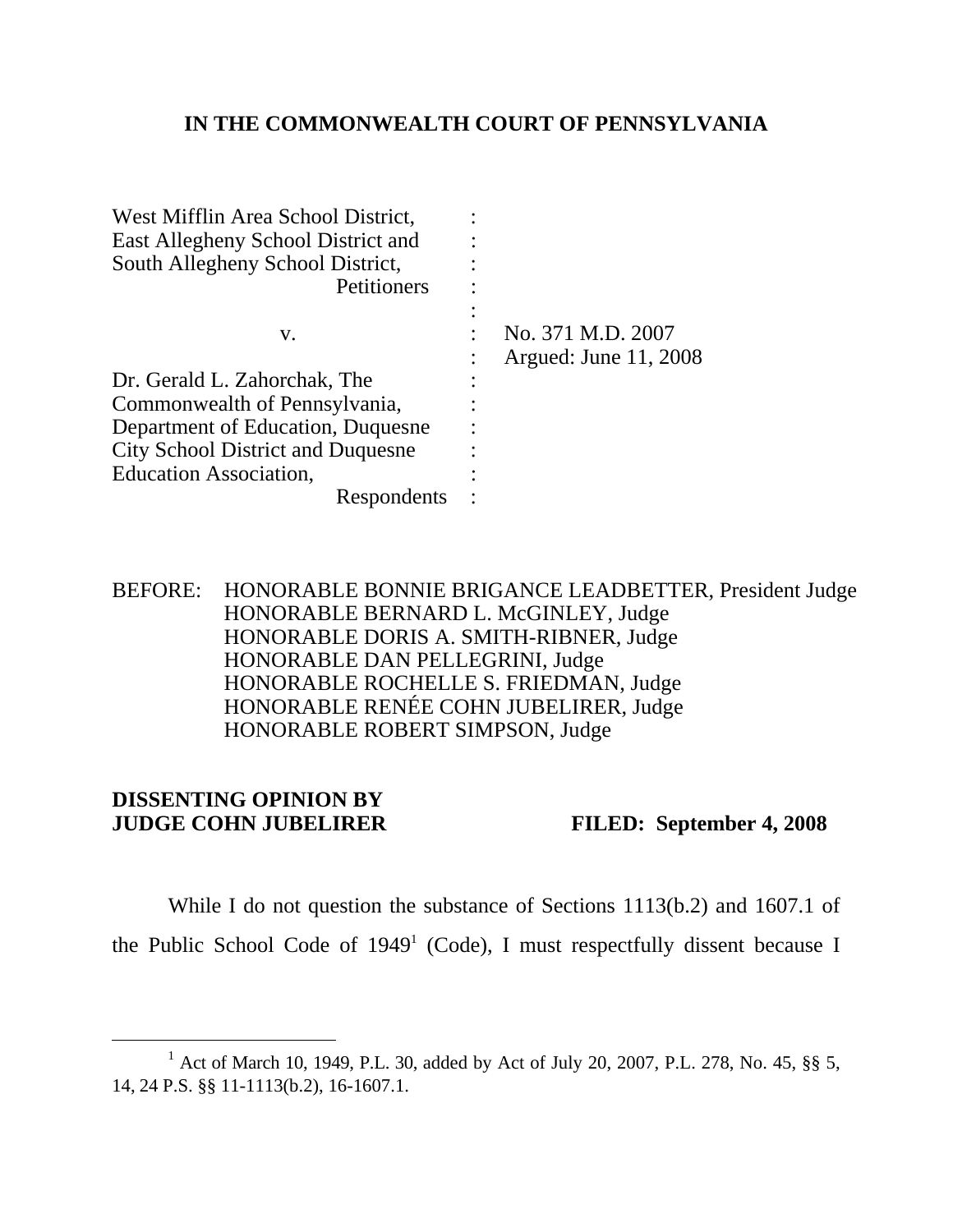agree with Petitioners that, as drafted, these statutory provisions constitute special legislation in violation of Article III, Section 32 of the Pennsylvania Constitution.

Article III, Section 32 of the Pennsylvania Constitution provides, in relevant part, that "[t]he General Assembly shall pass no local or special law . . . [r]egulating the affairs of counties, cities, townships, wards, boroughs or school districts." In applying Article III, Section 32 of the Pennsylvania Constitution, our Supreme Court has held that "a statute may be deemed *per se* unconstitutional if, under the classification, the class consists of one member and is closed or substantially closed to future membership." Pennsylvania Turnpike Commission v. Commonwealth, 587 Pa. 347, 369, 899 A.2d 1085, 1098 (2006).

 The majority, here, concludes that Section 1607.1 of the Code does not create a closed class. In so concluding, the majority agrees with the Department's interpretation that the language, "has been placed on the educational empowerment list," which is found in Section  $1607.1(a)$  of the Code, does not require continuing presence on the list but, rather, merely requires presence on the list at some point in the past. West Mifflin Area School District et al. v. Zahorchak et al., \_\_\_ A.2d  $\_\_\_\_\_\$ , (Pa. Cmwlth., No. 371 M.D. 2007, filed  $\_\_\_\_\_\_\$  slip op. at 16. However, I disagree with this interpretation.

 Section 1607.1 of the Code is titled "Distressed school districts and student attendance in other districts." 24 P.S. § 16-1607.1. The requirements set forth in subsection (a) of Section 1607.1 define which school districts qualify as "distressed" for the purposes of that Section. If the requirement that a school district "has been placed on the educational empowerment list" is interpreted, as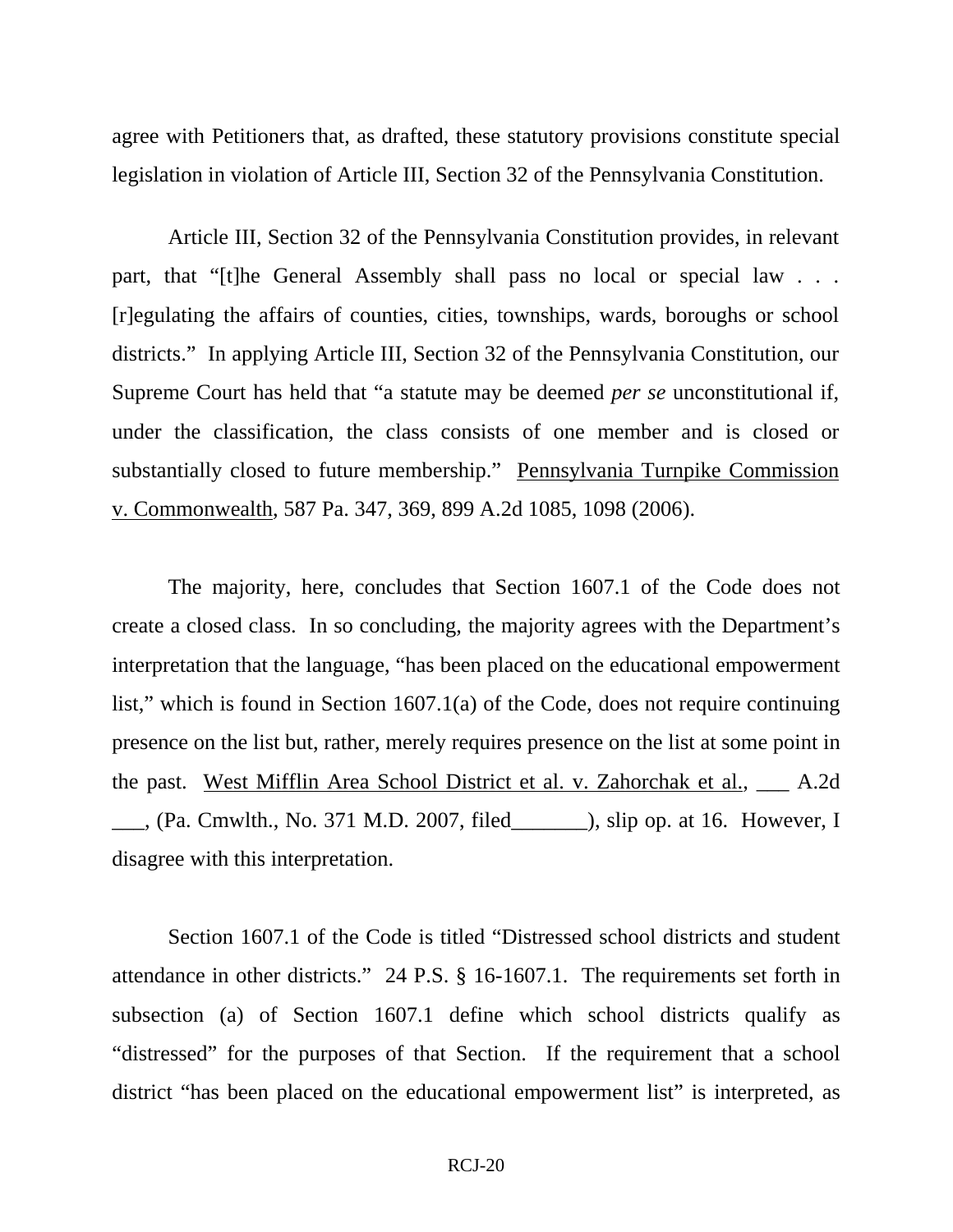was done so here by the majority, to require only presence on the educational empowerment list at some point in the past, then the requirement becomes artificial. That is, if a school district was on the educational empowerment list at some point in the past, but is no longer on the list because it has improved its situation, the school district's past inclusion on the list has absolutely no bearing on whether the school district is currently "distressed." The only way that a school district's presence on the educational empowerment list has any bearing on whether the school district is currently "distressed" is if the school district is on the list at the time the "distressed" determination is made. Thus, in order to give effect to the "has been on the educational empowerment list" language, I believe that such language must be interpreted to mean presence on the list contemporaneous with the time the determination is made that the school district is "distressed" for the purposes of Section 1607.1. See 1 Pa. C.S.  $\S$  1921(a) ("Every statute shall be construed, if possible, to give effect to all its provisions.")

 Under this interpretation, Duquesne is the only school district that could ever satisfy the requirements of Section 1607.1(a). That is, Duquesne is the only school district of the third class that is currently on the educational empowerment list and is the only school district of the third class that has been under the supervision of a board of control for five consecutive years. Moreover, the Education Empowerment  $Act<sub>1</sub><sup>2</sup>$  which provides for placement on the educational empowerment list, expires on June  $30$ ,  $2010$ , and thus, there is no possibility that a

 $\frac{1}{2}$ <sup>2</sup> Act of May 10, 2000, P.L. No. 16, as amended, 24 P.S. §§ 17-1701-B – 17-1716-B.

 $3$  Section 1716-B of the Education Empowerment Act, 24 P.S. § 17-1716-B.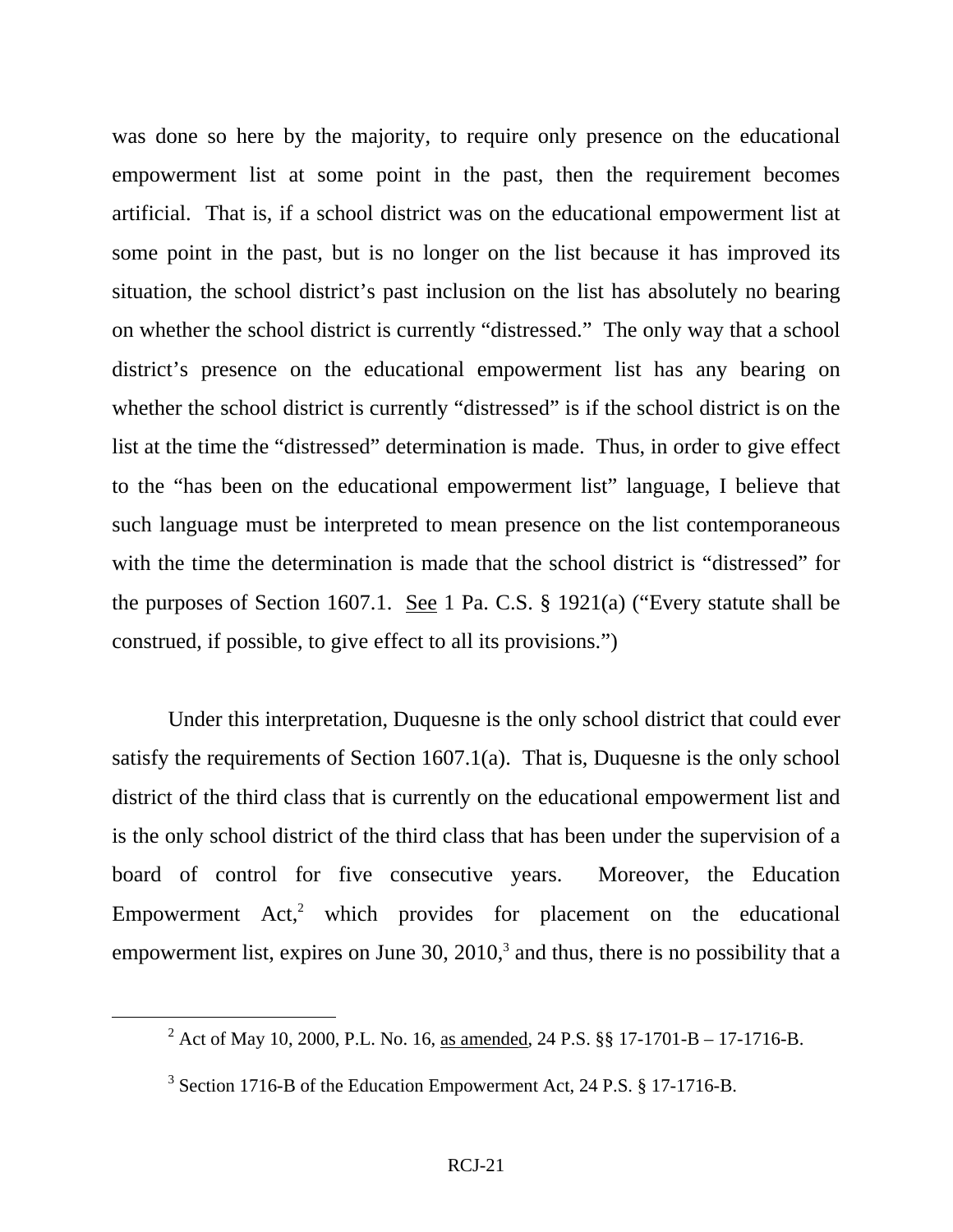school district of the third class, other than Duquesne, will ever simultaneously meet the requirements of presence on the educational empowerment list and supervision by a board of control for five consecutive years. Therefore, because Section 1607.1 creates a class of one that, for all intents and purposes, is not open to future membership, I believe that Section 1607.1 is *per se* unconstitutional.<sup>4,5</sup> See Pennsylvania Turnpike Commission, 587 Pa. at 369, 899 A.2d at 1098.

 It is clear to me that the statutory provisions involved in this case were intended only to address the specific situation faced by Duquesne, while leaving untouched the existing procedures applicable to all other school districts in the Commonwealth.<sup>6</sup> One of the real dangers involved in such a situation is that

 $\overline{\phantom{a}}$  $4$  Because the applicability of Section 1113(b.2) of the Code is conditioned upon a school district first qualifying as "distressed" under Section 1607.1, I believe that Section 1113(b.2) is also unconstitutional.

 $<sup>5</sup>$  I do not question whether Section 1607.1, which helps to ensure that students have a</sup> place to attend high school and streamlines the process for when the high school in their district of residence closes, is good policy. I also do not question whether Section 1113(b.2), which assists teachers from high schools that are closed in obtaining employment, is good policy. However, I do not believe that it is constitutional to apply these policies to only one school district.

<sup>&</sup>lt;sup>6</sup> For all other school districts in which no public high school is maintained, Section 1607 of the Code, 24 P.S. § 16-1607, applies. Section 1607 provides, in relevant part, as follows:

Pupils residing in a school district in which no public high school is maintained *may attend*, during the entire term, at the expense of the school district of which they are residents, *the nearest or most conveniently located high school of such class as they may desire to attend*, unless the board of school directors of the district of residence shall have assigned the pupils to a high school and adequate transportation is provided thereto.